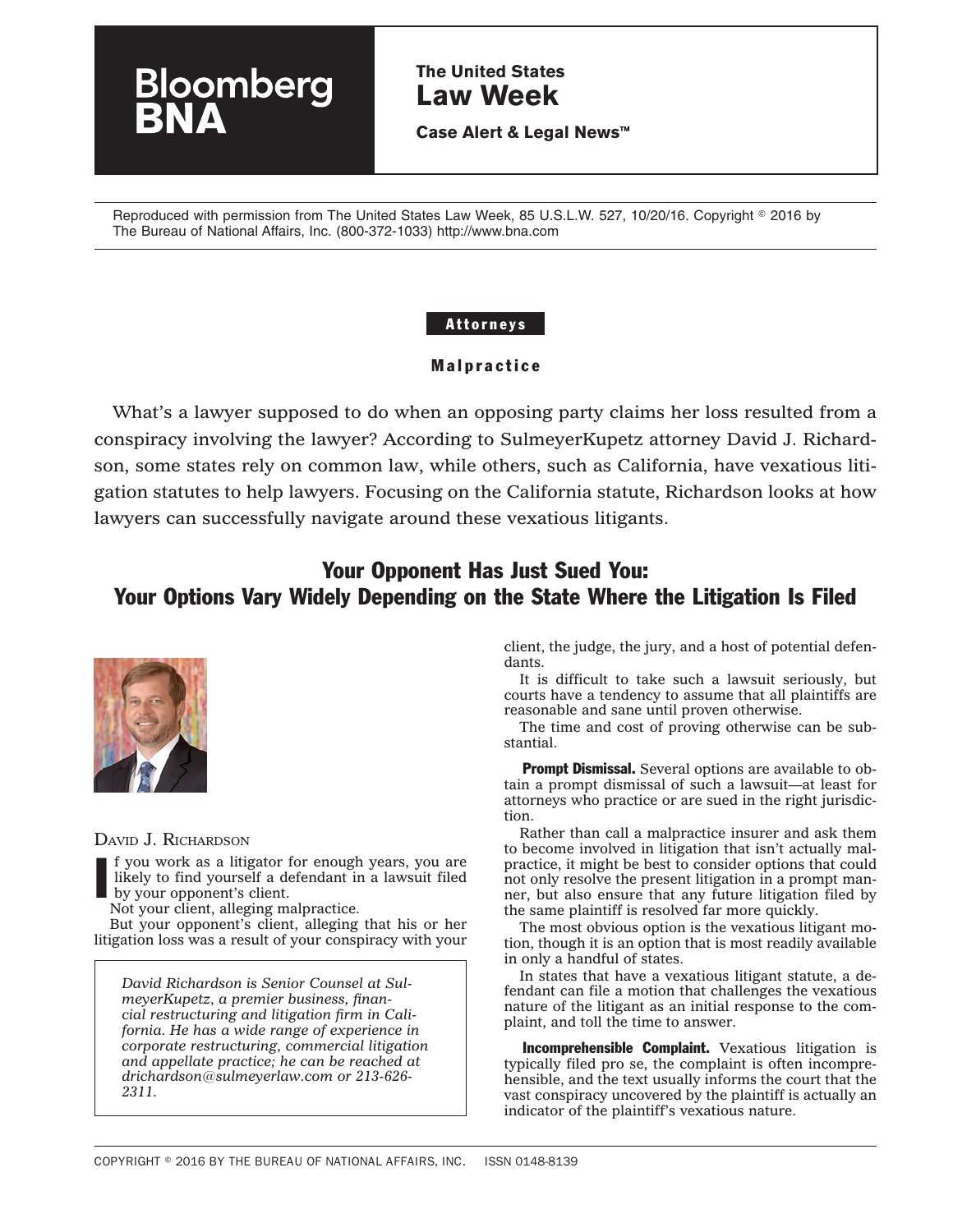Such lawsuits are ripe for a vexatious litigant determination before the parties have to engage in the time and expense of discovery.

Only five states have vexatious litigant statutes.

The statute that has served as the example for the others is California's Code of Civil Procedure Section 391, which provides that a motion asking that the plaintiff be designated as a vexatious litigant may be supported where: (i) the plaintiff has a practice of filing repeated pro se litigation that is meritless; (ii) the plaintiff has been deemed a vexatious litigant in another court (including of another state); or (iii) after losing in litigation, the plaintiff has repeatedly attempted to re-litigate the same or related claims against the same or related parties.

Upon the filing of a motion seeking relief under Section 391, the litigation is stayed and the burden then rests with the plaintiff to prove a reasonable probability of prevailing on her claims.

Where the court finds that there is no likelihood of prevailing, and that the plaintiff is ''vexatious,'' the court will require that the plaintiff post an appropriate bond before the litigation may proceed.

If the bond is not paid, the litigation is dismissed against the movants, and no similar litigation may be filed without prior leave of court.

Texas provides a similar statutory framework under Civ. Prac. & Rem. § 11.001 et seq., as does Florida under Florida Civil Practice and Procedure Section 68.093, Ohio under Ohio Rev. Code § 2323.52 and S. Ct. Prac. Rule 4.03(B), and Hawaii under Haw. Rev. Stat. Ann.  $§$ § 634J-1 – 634J-7.

The Ohio statute is unique, in that there is no requirement of repeated vexatious behavior.

**Common Law.** Other states lack a statutory framework for dealing with vexatious litigants, but some recognize the concept under common law, and often apply similar remedies.

For example, under New York law, the issue is addressed more as a matter of an improper filing of frivolous litigation, subject to sanctions.

#### In common law states like New York, rulings

barring vexatious litigation usually arise from

proceedings within that litigation, rather than from

a pre-answer motion that may end the litigation

#### at the outset.

On a proper showing, New York courts will often deem a litigant to be vexatious, and apply injunctive relief to bar further litigation. *See*, *e.g.*, *Yagan v. Fitzpatrick*, 2010 NY Slip Op 33049(U) (Onandaga County 2010) (enjoining pro se litigant from filing further ''vexatious litigation''); and *Martin-Trigona v. Capital Cities/ABC*, 145 Misc. 2d 405, 546 N.Y.S.2d 910 (N.Y. County 1989) (entering pre-filing injunction against vexatious pro se litigant).

In each case, however, the lack of a statutory framework means that such rulings arise from proceedings within the vexatious litigation, such as motions for sanctions or attorney's fees, rather than from a preanswer motion that might end the litigation at the outset.

**Federal Court.** Where the frivolous litigation is filed in federal court, the Circuits offer slightly differing standards for determining whether the litigant is ''vexatious,'' and for determining whether to enter a pre-filing order barring future litigation. *See*, *e.g.*, *Molski v. Evergreen Dynasty Corp.*, 500 F.3d 1047, 1057-58 (9th Cir. 2007) (reconciling similar Second and Ninth Circuit standards for entry of a pre-filing order).

Federal courts usually find that they have the jurisdiction to enter pre-filing orders under the All Writs Act, 28 U.S.C. § 1651(a), though some courts will enter such orders based upon their inherent power to guard against abuses of the judicial system. *See*, *e.g.*, *Farguson v. MBank Houston, N.A.*, 808 F.2d 358, 360 (5th Cir. 1986).

In general, however, each Circuit has shown a willingness to grant post-answer motions and enter prefiling orders barring future, repetitive litigation against related parties, based upon claims that have been resolved in prior litigation, or barring litigation aimed at harassment.

Something Less Than Vexatious. California provides a further remedy that might apply in situations where the litigant is something less than vexatious—such as a first-time filer of frivolous litigation—and where the litigation asserts that the attorney defendants are part of a conspiracy that was carried out against the plaintiff in earlier litigation.

California Civil Code § 1714.10 provides that, where a plaintiff wishes to file a complaint that includes a cause of action alleging a claim against an attorney ''for a civil conspiracy with his or her client arising from any attempt to contest or compromise a claim or dispute, and which is based upon the attorney's representation of the client,'' the plaintiff must file a petition with the Court seeking leave to file the complaint, and must establish that there is ''a reasonable probability'' that the plaintiff will prevail.

Where the plaintiff instead files the complaint without prior leave of court, the failure to obtain prior leave of court is grounds for dismissal by demurrer.

Section 1714.10 essentially provides attorneys with statutory pre-filing protection that is similar to the vexatious litigant statute, without the need for prior vexatious conduct or rulings.

Courts apply Section 1714.10 in a manner that is similar to California's vexatious litigant statute, relying on a ''reasonable probability'' of success analysis to determine if the claims are frivolous. *See Evans v. Pillsbury, Madison & Sutro* (1998) 65 Cal. App. 4th 599, 604 (''Section 1714.10 was intended to weed out the harassing claim of conspiracy that is so lacking in reasonable foundation as to verge on the frivolous.'').

**Union of Conduct.** There is no requirement that the term ''conspiracy'' be used by the plaintiff.

Rather, courts look to whether the allegations show a ''union of conduct between attorney and client arising out of the legal representation.'' *Berg & Berg Enterprises, LLC v. Sherwood Partners, Inc.* (2005) 131 Cal. App. 4th 802, 824.